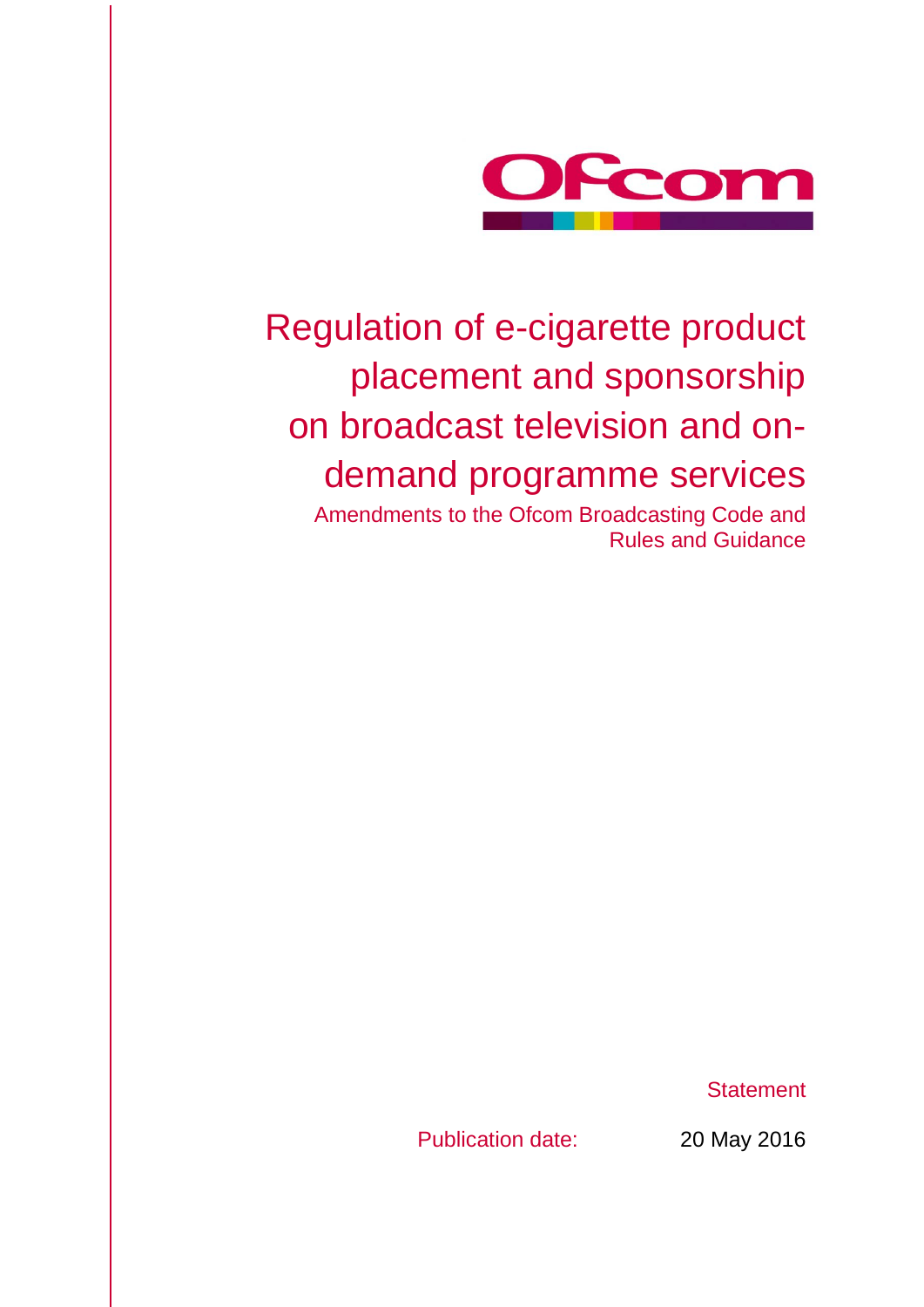## About this document

This statement sets out amendments Ofcom is making to the Broadcasting Code (and the associated Guidance Notes) and the Rules and Guidance: Statutory Rules and Non-Binding Guidance for Providers of On-Demand Programme Services. It should be read alongside our previous statement entitled *Regulation of e-cigarette advertising and sponsorship on television and radio: Amendments to the Ofcom Broadcasting Code and the BCAP Code: the UK Code on Broadcast Advertising*.

The amendments set out in this statement reflect changes made to the Communications Act 2003 by the Government. Among other provisions, the Government has introduced prohibitions on the product placement of electronic cigarettes and refill containers on broadcast television and in on-demand programme services. The Government has also introduced prohibitions on the sponsorship of on-demand programme services and of programmes included in on-demand programme services for the purpose of promoting electronic cigarettes or refill containers.

The changes to the rules set out in this statement come into effect on 20 May 2016.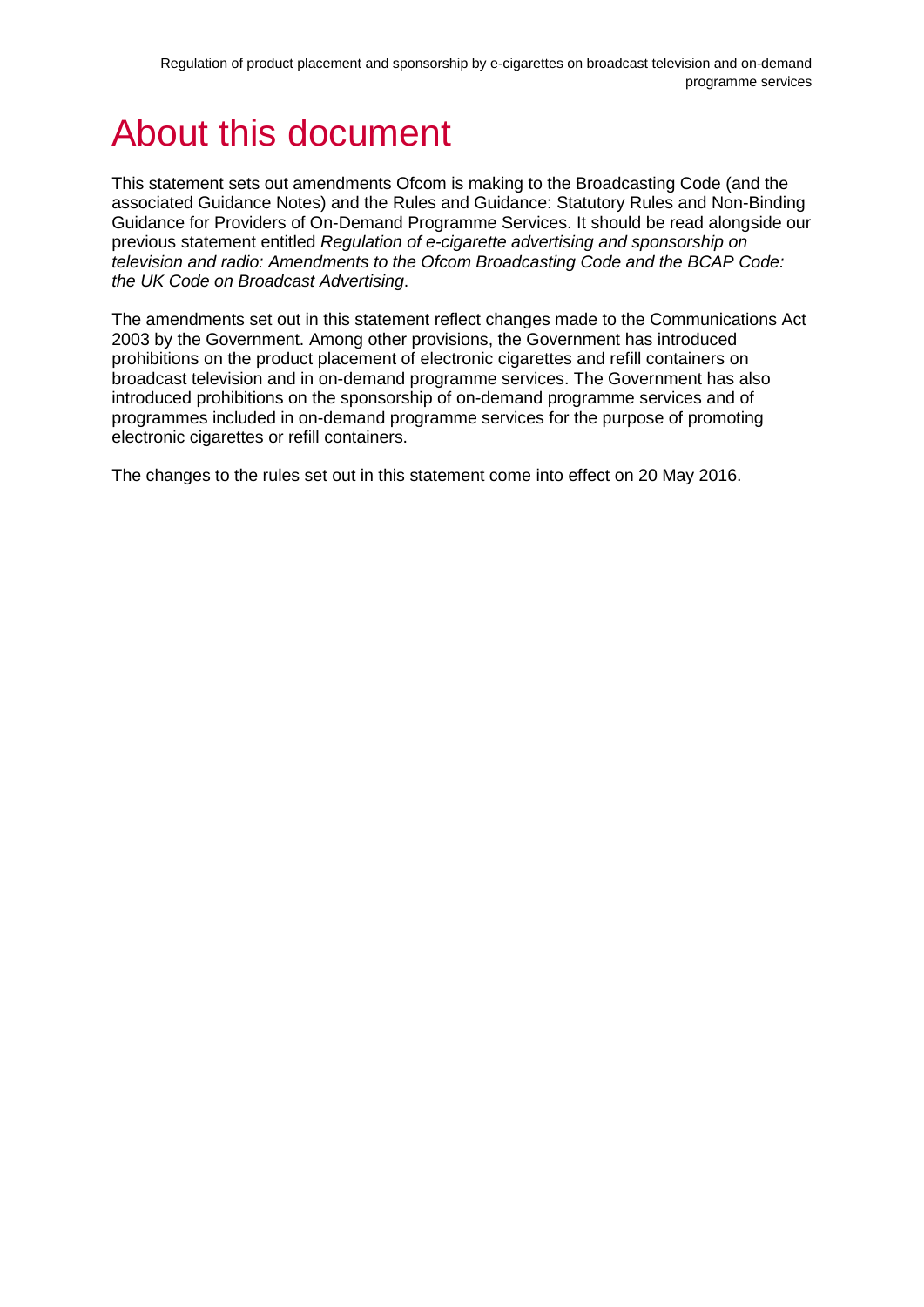Regulation of product placement and sponsorship by e-cigarettes on broadcast television and on-demand programme services

## **Contents**

| <b>Section</b> |                                                              | Page |
|----------------|--------------------------------------------------------------|------|
|                | <b>Statement</b>                                             |      |
| Annex          |                                                              | Page |
|                | Amendments to the Broadcasting Code and the Guidance Notes 4 |      |
|                | Amendments to the Rules and Guidance                         |      |
|                |                                                              |      |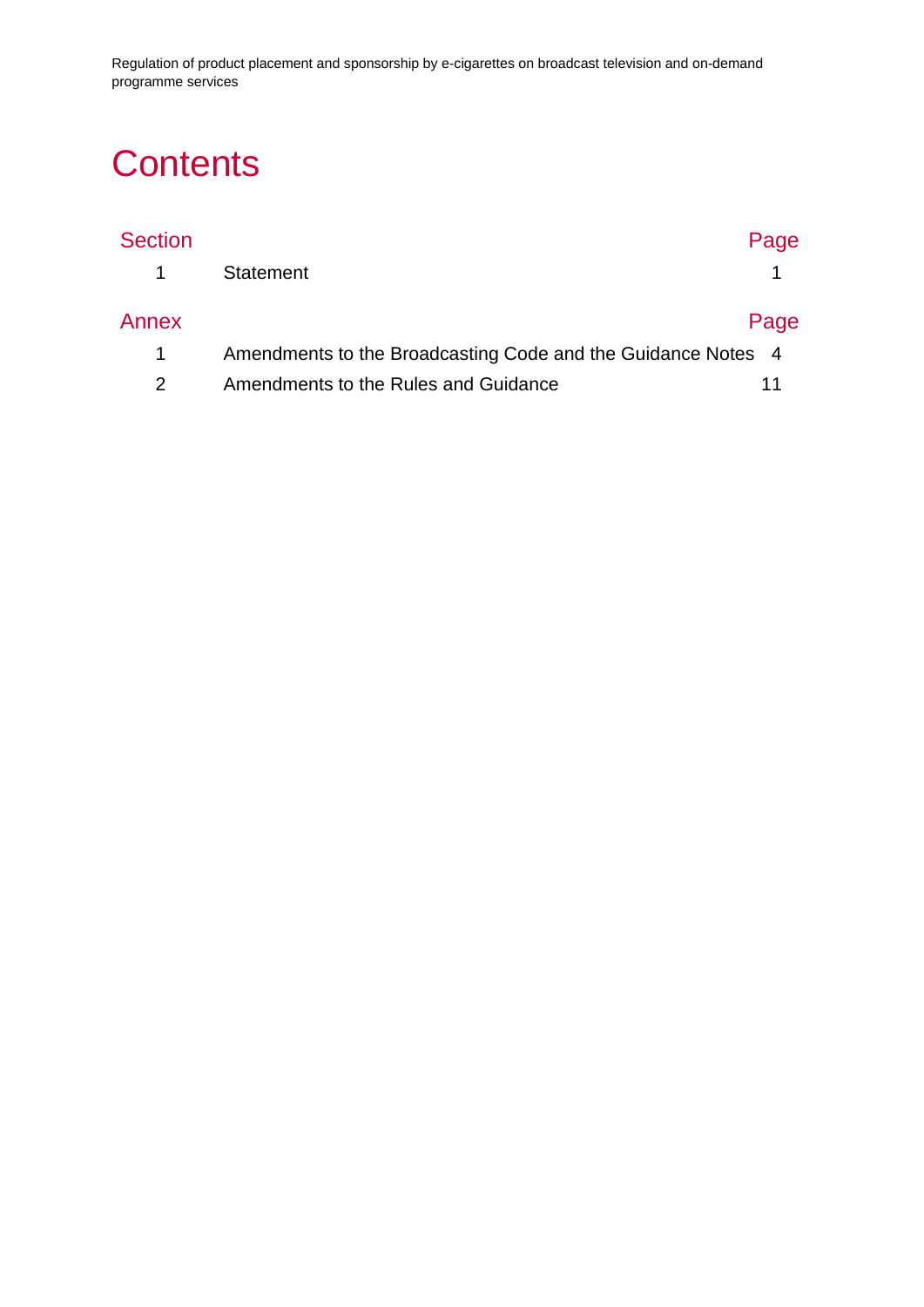## **Section 1**

## <span id="page-3-0"></span>**Statement**

- [1](#page-3-1).1 This statement sets out changes Ofcom is making to our Broadcasting Code<sup>1</sup> ("the Code"), Guidance Notes to the Broadcasting Code ("the Guidance Notes")<sup>[2](#page-3-2)</sup>, and Rules and Guidance: Statutory Rules and Non-Binding Guidance for Providers of On-Demand Programme Services<sup>[3](#page-3-3)</sup> ("the Rules and Guidance"). These changes reflect amendments to the Communications Act 2003 ("the Act") which were recently announced by the Government.
- 1.2 On 18 April 2016, the Government laid before Parliament the Tobacco and Related Products Regulations 2016 ("the Regulations") which amend, among other things, section 319, Schedule 11A (product placement) and Part 4A (on-demand programme services) of the Act<sup>[4](#page-3-4)</sup>. The purpose of these amendments is to transpose certain provisions of the EU Tobacco Products Directive 2014 ("TPD")<sup>[5](#page-3-5)</sup>. The Regulations are due to come into force on the same day we are publishing this statement.
- 1.3 This statement should be read alongside our previous statement *Regulation of ecigarette advertising and sponsorship on television and radio: Amendments to the Ofcom Broadcasting Code and the BCAP Code: the UK Code on Broadcast*  Advertising<sup>[6](#page-3-6)</sup>, which set out changes to the Code and the BCAP Code: the UK Code of Broadcast Advertising. The changes set out in that earlier statement were the result of directions to Ofcom from the Secretary of State for Health, which transposed other provisions of the TPD.
- 1.4 The earlier statement concerned the regulation of advertising and sponsorship by ecigarettes and refill containers on broadcast television and radio. The current statement relates to product placement of e-cigarettes and refill containers on broadcast television and in on-demand programme services ("ODPS"), and to sponsorship by e-cigarettes and refill containers in ODPS. The changes to the relevant codes detailed in both of these statements come into effect on 20 May 2016.

### **Legal background and regulatory arrangements**

- 1.5 Under section 319(1) of the Act, Ofcom is required to set "such standards for the content of programmes to be included in television and radio services as appear to [it] best calculated to secure the standards objectives".
- 1.6 The standards objectives are set out in section 319(2) of the Act and, of particular relevance to the subject matter of this statement, include a provision "that the product placement requirements referred to in section 321(3A) are met in relation to

<sup>1</sup> See:<http://stakeholders.ofcom.org.uk/broadcasting/broadcast-codes/broadcast-code/>

<span id="page-3-2"></span><span id="page-3-1"></span><sup>2</sup> See:<http://stakeholders.ofcom.org.uk/broadcasting/guidance/programme-guidance/bguidance/><br>3 See: [http://stakeholders.ofcom.org.uk/binaries/broadcast/on-demand/rules-](http://stakeholders.ofcom.org.uk/binaries/broadcast/on-demand/rules-guidance/rules_and_guidance.pdf)

<span id="page-3-3"></span>[guidance/rules\\_and\\_guidance.pdf](http://stakeholders.ofcom.org.uk/binaries/broadcast/on-demand/rules-guidance/rules_and_guidance.pdf)<br>
<sup>4</sup> See: http://www.legislation.gov.uk/ukpga/2003/21

<span id="page-3-5"></span><span id="page-3-4"></span><sup>4</sup> See: <http://www.legislation.gov.uk/ukpga/2003/21> <sup>5</sup> See:<http://eur-lex.europa.eu/legal-content/EN/TXT/PDF/?uri=CELEX:32014L0040&from=EN>

<span id="page-3-6"></span><sup>6</sup> See: http://<u>stakeholders.ofcom.org.uk/binaries/broadcast/e-cigarettes/e-cigarette.pdf</u>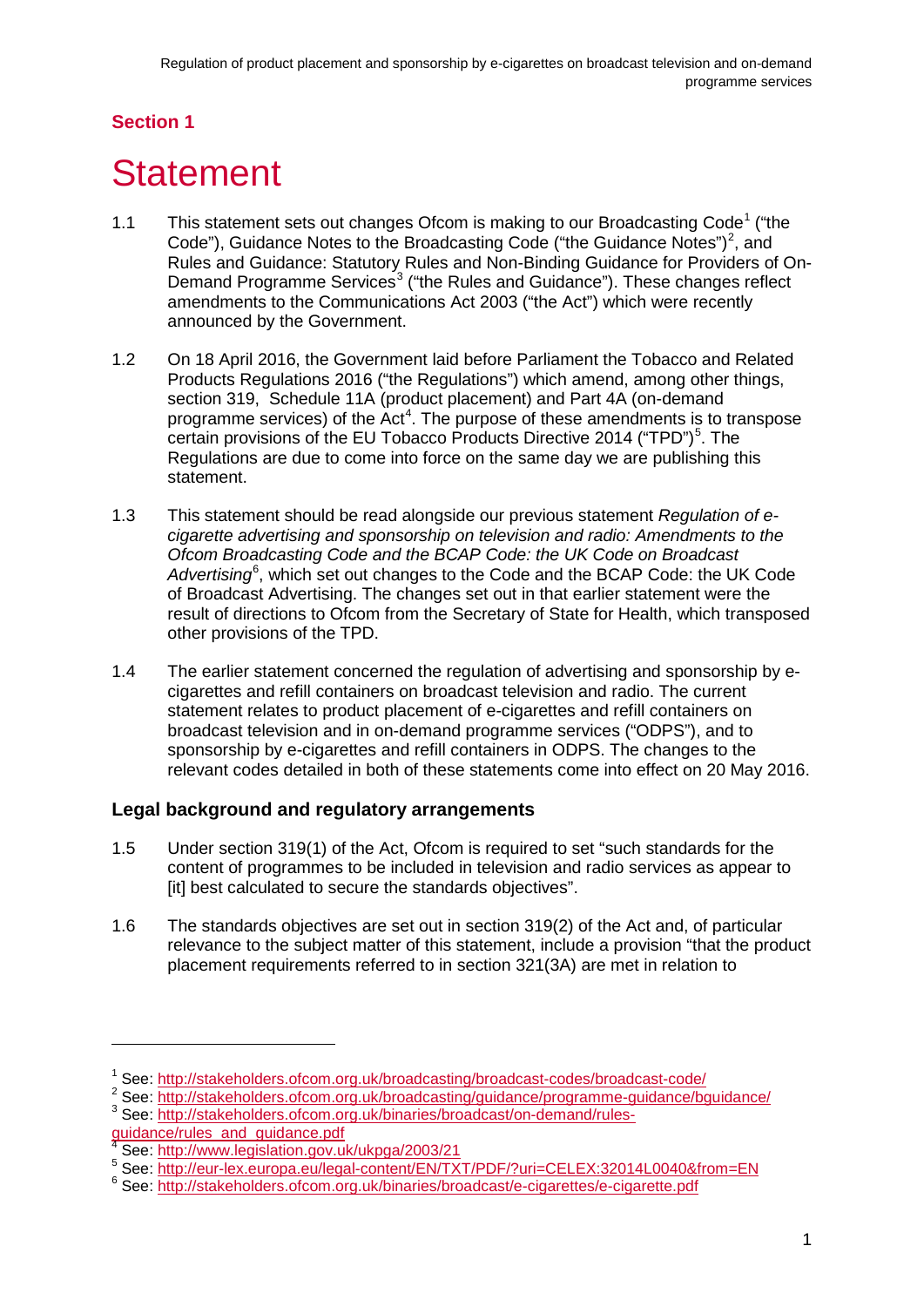programmes included in a television programme service (other than advertisements)".[7](#page-4-0)

- 1.7 Section 321(1)(a) of the Act states that the standards set by Ofcom to secure the standards objectives "must include […] general provision governing standards and practice in product placement" in broadcast television programmes. Schedule 11A of the Act sets out the product placement requirements in greater detail. The Government has amended section 319 and Schedule 11A of the Act and we explain below how we are reflecting these amendments in Section Nine of the Code (Commercial References in Television Programming).
- 1.8 Since 1 January 2016, Ofcom has been the sole regulator (other than in relation to advertising) for ODPS under Part 4A of the Act. Part 4A contains requirements in relation to ODPS, in particular section 368(G) sets out requirements relating to sponsorship of ODPS and of programmes included within ODPS, and section 368(H) sets out requirements relating to the prohibition of product placement in ODPS. These provisions have also been amended by the Regulations and we explain below how we are reflecting these amendments in Rule 12 (Sponsorship), Rule 13 (Prohibition of Product Placement and Exceptions), and the associated guidance, of the Rules and Guidance.
- 1.9 Finally, the Advertising Standards Authority is Ofcom's co-regulator in relation to advertising content in ODPS. Section 368(F) of Part 4A of the Act contains requirements in respect of advertising in ODPS. These provisions are reflected in Appendix 2 (Advertising Rules for On-Demand Services Regulated by Statute) to the CAP Code: the UK Code of Non-Broadcast Advertising, Sales Promotion and Direct Marketing ("the CAP Code"), which is owned by the Committee of Advertising Practice<sup>[8](#page-4-1)</sup>. We understand that the amendment to section  $368(F)$  of the Act, prohibiting advertising of electronic cigarettes and refill containers in ODPS, will also be reflected in a revised CAP Code.

#### **Implications for the Broadcasting Code**

- 1.10 As noted above, the rules covering product placement in television programmes are set out in Section Nine (Commercial References in Television Programming) of the Code. Ofcom is making a number of amendments to these rules.
- 1.11 In summary, Ofcom is:
	- inserting definitions of "electronic cigarette" and "refill container";
	- removing an existing prohibition on the product placement of electronic or smokeless cigarettes in programmes produced under UK jurisdiction;
	- inserting a new prohibition on the product placement of electronic cigarettes or refill containers in all programmes; and
	- reflecting these changes in amendments to the Guidance Notes to Section Nine.

<span id="page-4-1"></span><span id="page-4-0"></span>

 $7$  See: Section 321(2)(fa) of the Act.<br><sup>8</sup> See: [https://www.cap.org.uk/Advertising-](https://www.cap.org.uk/Advertising-Codes/%7E/media/Files/CAP/Codes%20CAP%20pdf/The%20CAP%20Code.ashx)[Codes/~/media/Files/CAP/Codes%20CAP%20pdf/The%20CAP%20Code.ashx](https://www.cap.org.uk/Advertising-Codes/%7E/media/Files/CAP/Codes%20CAP%20pdf/The%20CAP%20Code.ashx)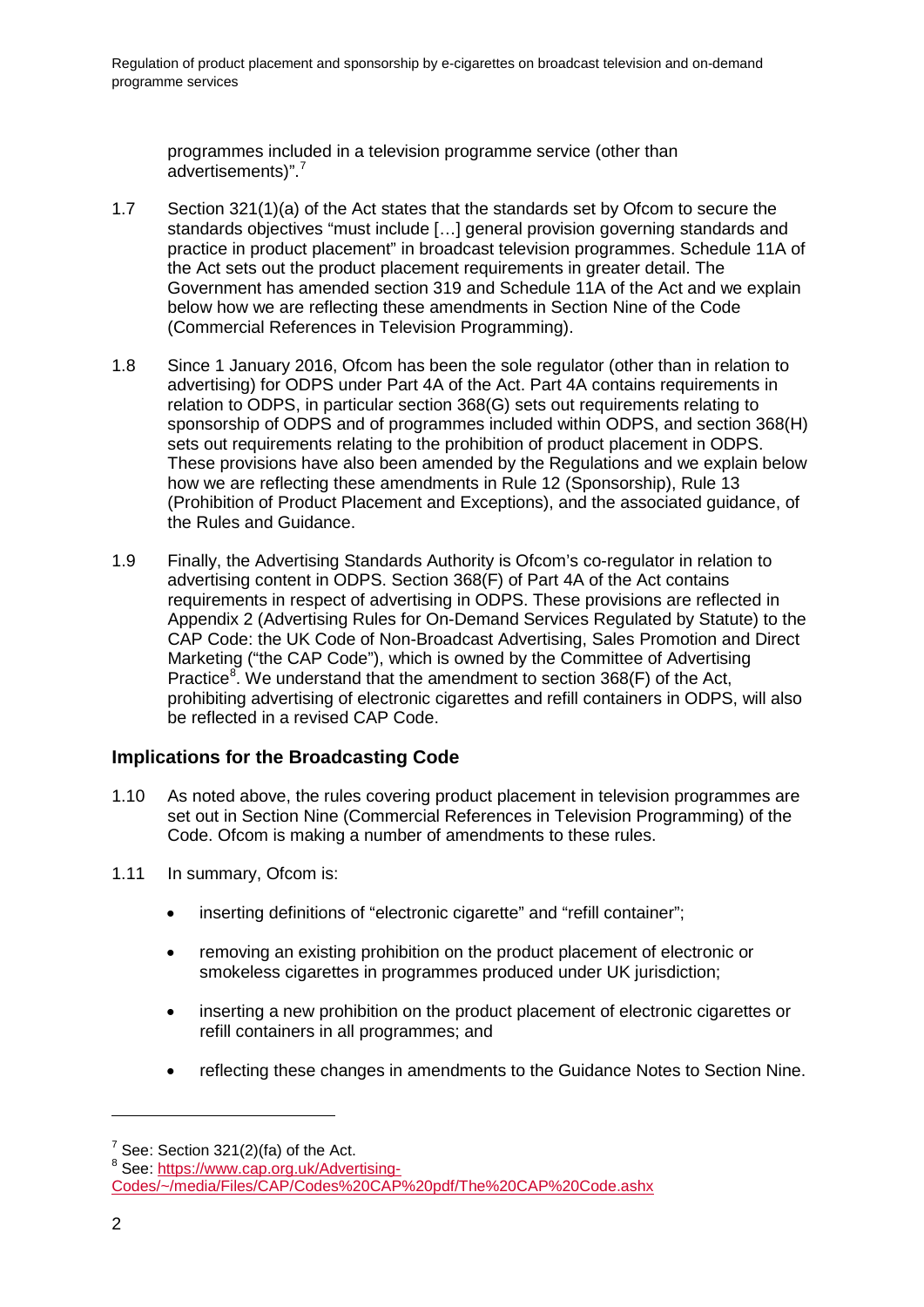1.12 The amendments to the Code and the Guidance Notes are set out in full in Annex 1.

#### **Implications for the Rules and Guidance**

- 1.13 As noted above, the rules covering sponsorship and product placement in ODPS are set out in the Rules and Guidance. Ofcom is making a number of amendments to this document.
- 1.14 In summary, Ofcom is:
	- inserting definitions of "electronic cigarette" and "refill container":
	- inserting a prohibition on sponsorship of ODPS or programmes included in ODPS for the purpose of promoting electronic cigarettes or refill containers;
	- inserting a prohibition on product placement of electronic cigarettes or refill containers; and
	- making minor amendments to the guidance associated with the rules covering sponsorship and product placement.
- 1.15 The amendments to the Rules and Guidance are set out in full in Annex 2.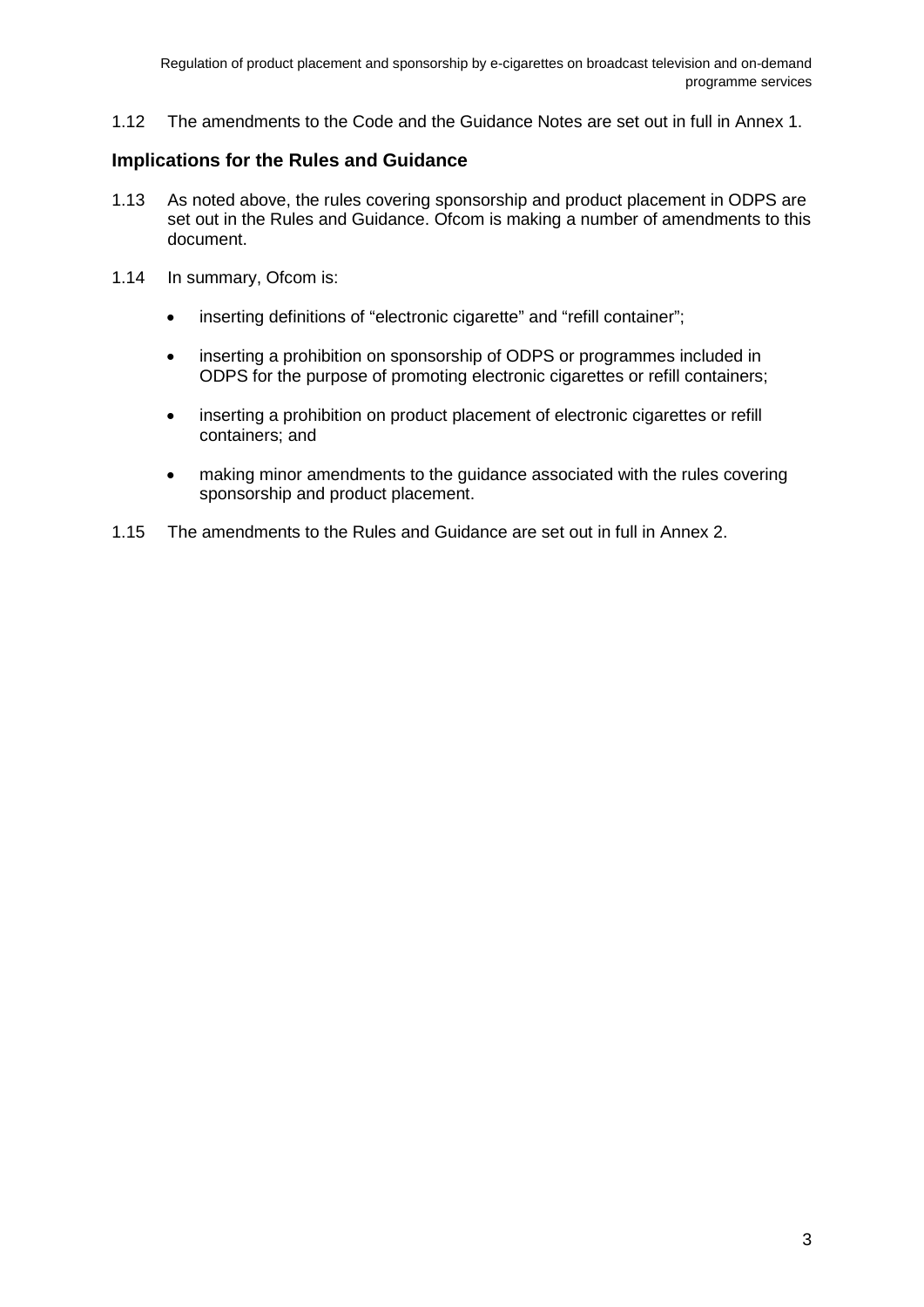## **Annex 1**

## <span id="page-6-0"></span>1 Amendments to the Broadcasting Code and the Guidance Notes

## **Amendments to Section Nine: Commercial References in Television Programming**

A1.1 The changes to the rules in Section Nine of the Broadcasting Code set out below come into effect on 20 May 2016, alongside other changes set out in our previous statement *Regulation of e-cigarette advertising and sponsorship on television and radio: Amendments to the Ofcom Broadcasting Code and the BCAP Code: the UK Code on Broadcast Advertising*. The reissued Broadcasting Code amalgamating all of these changes is available at [http://stakeholders.ofcom.org.uk/broadcasting/broadcast-codes/broadcast](http://stakeholders.ofcom.org.uk/broadcasting/broadcast-codes/broadcast-code/)[code/.](http://stakeholders.ofcom.org.uk/broadcasting/broadcast-codes/broadcast-code/)

#### **Product placement (and prop placement)**

[…]

- 9.11 The product placement of the following products, services or trade marks is prohibited:
	- a) cigarettes or other tobacco products;
	- b) placement by or on behalf of an undertaking whose principal activity is the manufacture or sale of cigarettes or other tobacco products; or
	- c) prescription-only medicines-; or
	- d) electronic cigarettes or refill containers.

#### **Meaning of "electronic cigarette":**

An electronic cigarette is a product that (i) can be used for the consumption of nicotinecontaining vapour via a mouth piece, or any component of that product, including a cartridge, a tank and the device without cartridge or tank (regardless of whether it is disposable or refillable by means of a refill container and a tank, or rechargeable with single use cartridges), and (ii) is not a medical product within the meaning of regulation 2 of the Human Medicines Regulations 2012 or medical device within the meaning of regulation 2 of the Medical Devices Regulations 2002.

#### **Meaning of "refill container":**

A refill container is a receptacle that (i) contains a nicotine-containing liquid, which can be used to refill an electronic cigarette; and (ii) is not a medicinal product within the meaning of regulation 2 of the Human Medicines Regulations 2012 or medical device within the meaning of regulation 2 of the Medical Devices Regulations 2002.

#### **In addition to Rules 9.6 to 9.11, Rules 9.12 to 9.13 also apply to product placement included in all programmes produced under UK jurisdiction:**

#### **Meaning of "programmes produced under UK jurisdiction":**

"programmes produced under UK jurisdiction" means any programme produced or commissioned by either:

a) the provider of the television programme service or any person connected with that provider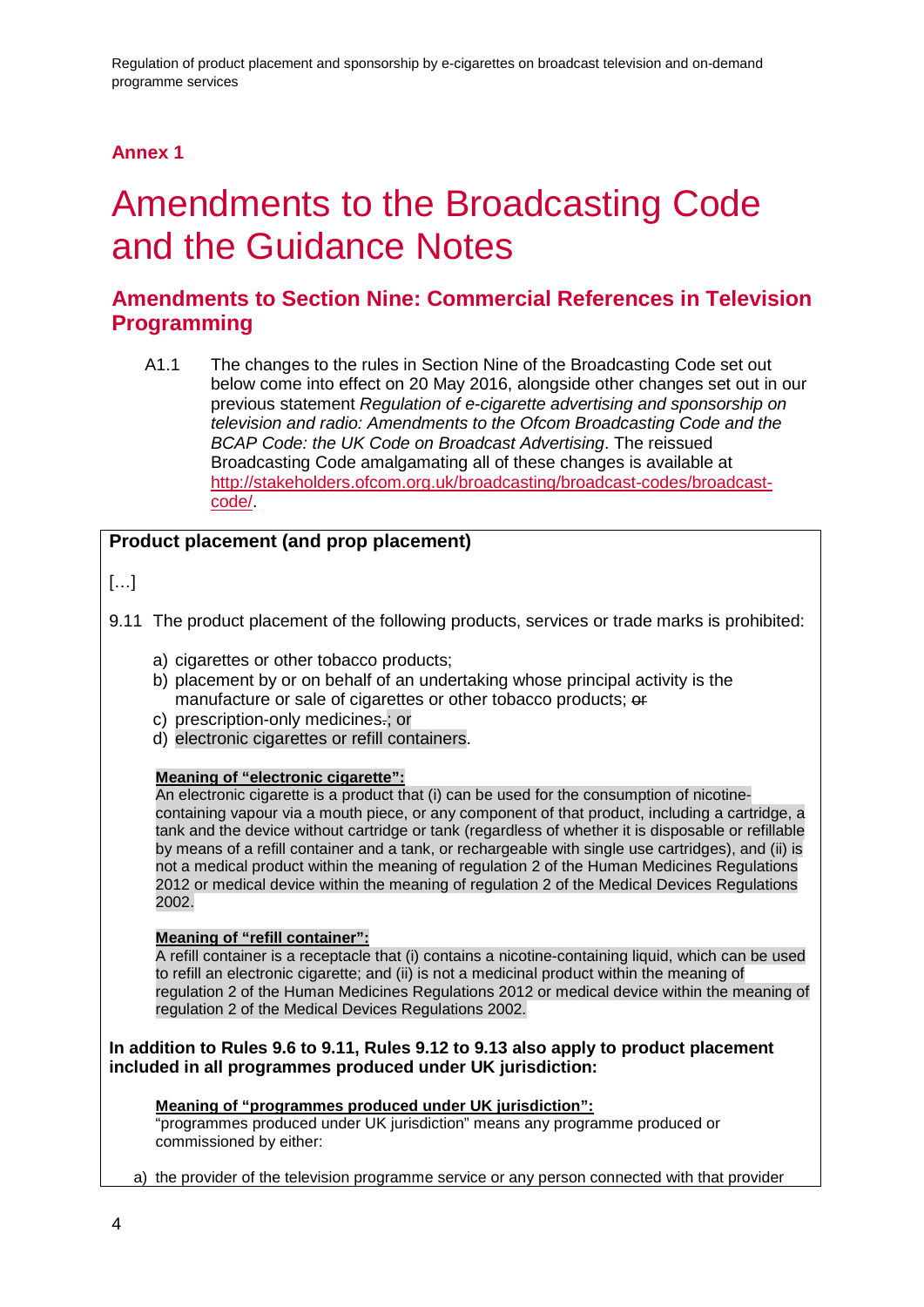(except in the case of a film made for cinema); or

- b) any other person with a view to its first showing taking place in a television programme service under the jurisdiction of the United Kingdom (for the purposes of the AVMS Directive).
- 9.12 Product placement is not permitted in the following:
	- a) religious programmes;
	- b) consumer advice programmes; or
	- c) current affairs programmes.

#### **Meaning of "current affairs programme":**

A current affairs programme is one that contains explanation and/or analysis of current events and issues, including material dealing with political or industrial controversy or with current public policy.

#### 9.13 The product placement of the following is prohibited:

- a) alcoholic drinks;
- b) foods or drinks high in fat, salt or sugar ("HFSS");
- c) gambling;
- d) infant formula (baby milk), including follow-on formula;
- e) all medicinal products;
- f) electronic or smokeless cigarettes, cigarette lighters, cigarette papers, or pipes intended for smoking; or
- g) any product, service or trade mark that is not allowed to be advertised on television.

#### **Note:**

HFSS food and drink products are defined by the nutrient profiling scheme which was devised by the UK's Food Standards Agency for use by Ofcom. This can be found at: <http://food.gov.uk/healthiereating/advertisingtochildren/nutlab/nutprofmod>

### **Amendments to the Guidance Notes to Section Nine: Commercial References in Television Programming**

A1.2 These amendments to the Guidance Notes to Section Nine of the Broadcasting Code also come into effect on 20 May 2016, and follow other amendments which have already been announced. The reissued Guidance Notes amalgamating all of these changes is available at [http://stakeholders.ofcom.org.uk/broadcasting/guidance/programme](http://stakeholders.ofcom.org.uk/broadcasting/guidance/programme-guidance/bguidance/)[guidance/bguidance/.](http://stakeholders.ofcom.org.uk/broadcasting/guidance/programme-guidance/bguidance/)

#### **Product placement (and prop placement)**

- 1.41 Rules [9](#page-7-0).6 to 9.14 apply to programmes produced after 19 December 2009<sup>9</sup> that contain product placement. (Note: Rule 9.11(d) applies to programmes produced after 19 May 2016<sup>[10](#page-7-1)</sup> that contain product placement.)
- 1.42 Any acquired programmes originally produced before 19 December 2009 that contain product placement must comply with all other relevant Code rules, in particular Rules 9.1 to 9.5.

[…]

<span id="page-7-1"></span><span id="page-7-0"></span> $9$  This is the date that the relevant requirements set out in the AVMS Directive came into force.  $10$  This is the date that the relevant requirements set out in the Schedule 11A to the Act came into force.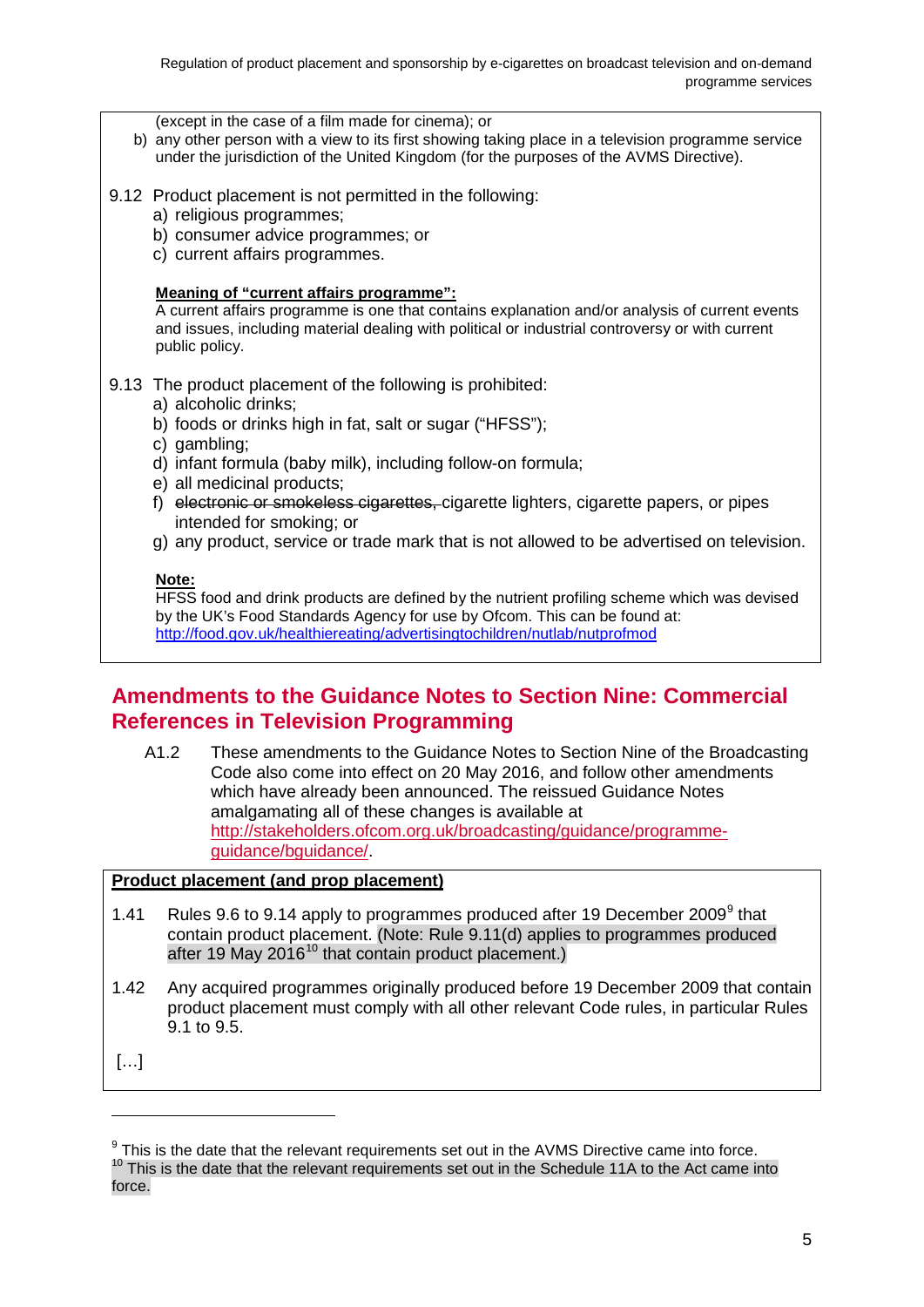

for viewing primarily by persons under the age of sixteen.

either: the provider of the television programme service or any person connected with that provider <sup>3</sup> "**programme produced under UK jurisdiction**": any programme produced or commissioned by (except in the case of a film made for cinema); or any other person with a view to its first showing taking place in a television programme service under the jurisdiction of the United Kingdom (for the purposes of the AVMS Directive).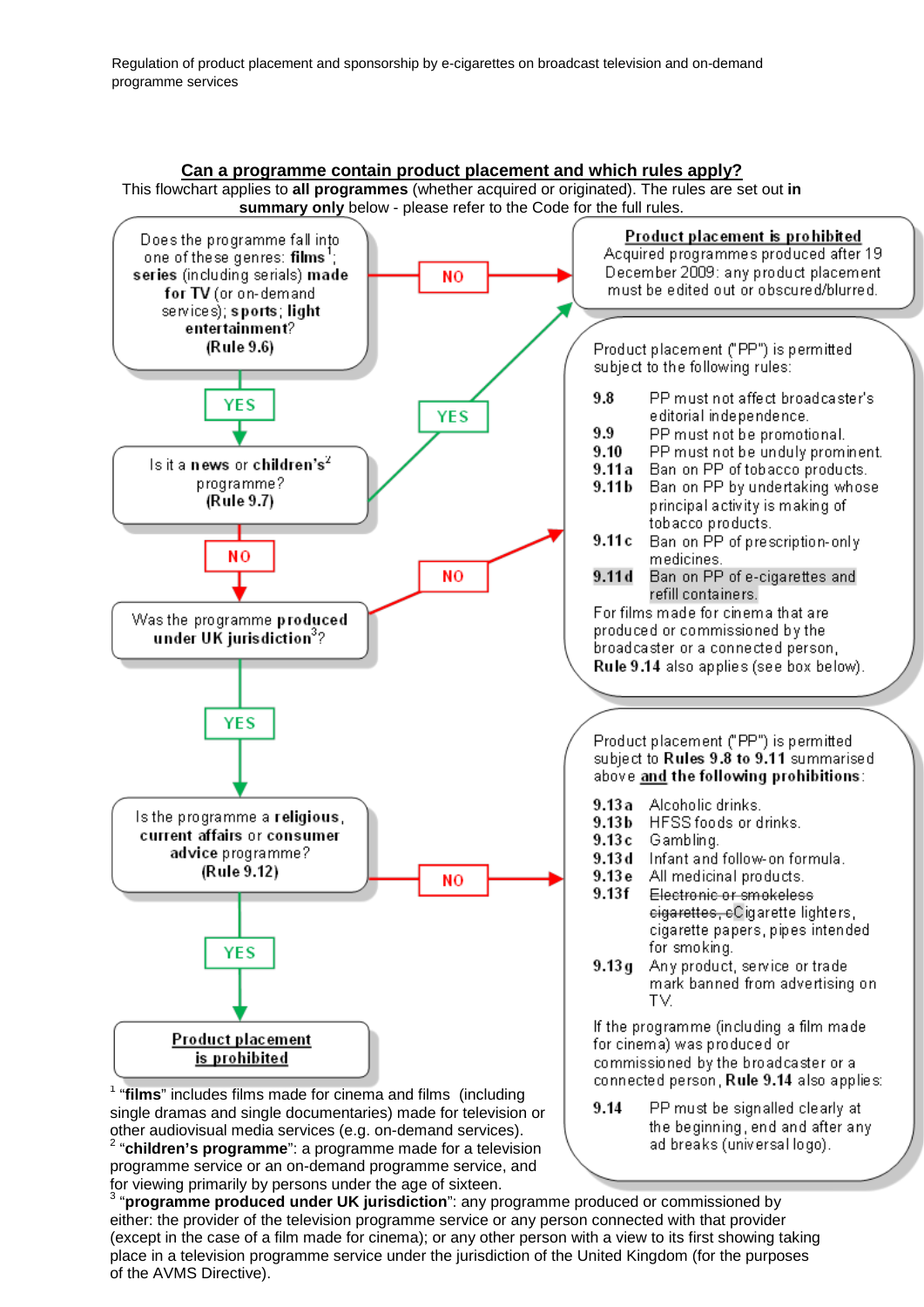#### **Guidance on individual product placement rules**

#### […]

*What restrictions are there on the types of products, services and trade marks that can be placed in programmes?*

*Relevant legislation:*

- *Article 11(4) of the AVMS Directive*
- *Schedule 11A, paragraph 4 of the Communications Act*

#### **Rule 9.11**

**The product placement of the following products, services or trade marks is prohibited:**

- **a) cigarettes or other tobacco products;**
- **b) placement by or on behalf of an undertaking whose principal activity is the manufacture or sale of cigarettes or other tobacco products; or**
- **c) prescription-only medicines.; or**
- **d) electronic cigarettes or refill containers.**
- 1.104 The prohibition listed at b) includes non-tobacco products or services which share a brand name associated with a tobacco product (e.g. clothing items). See guidance on Rule 9.13 in relation to the use of prohibited products as props.
- 1.105 The prohibition listed at d) applies to programmes produced after 19 May 2016<sup>[11](#page-9-0)</sup> that contain product placement. The product placement of electronic or smokeless cigarettes was prohibited in programmes produced under UK jurisdiction between 19 December 2009 and 19 May 2016 inclusive. For the avoidance of doubt, whilst the prohibition at (d) in its current form only applies to programmes produced after 19 May 2016, the change does not have the effect of enabling programmes produced between 19 December 2009 and 19 May 2016, the broadcast of which would have been prohibited prior to 20 May 2016, to be broadcast.
- 1.105 1.106 Broadcasters should also ensure they consider legal advice on wider legal controls over the promotion and exposure for sale of tobacco and tobacco-related products, electronic cigarettes and refill containers, and prescription-only medicines.

*What are the additional rules that apply to product placement included in programmes produced under UK jurisdiction?*

*Relevant legislation:*

-

• *Schedule 11A, paragraph 6 of the Communications Act*

<span id="page-9-0"></span> $11$  This is the date that the relevant requirements set out in the Schedule 11A to the Act came into force.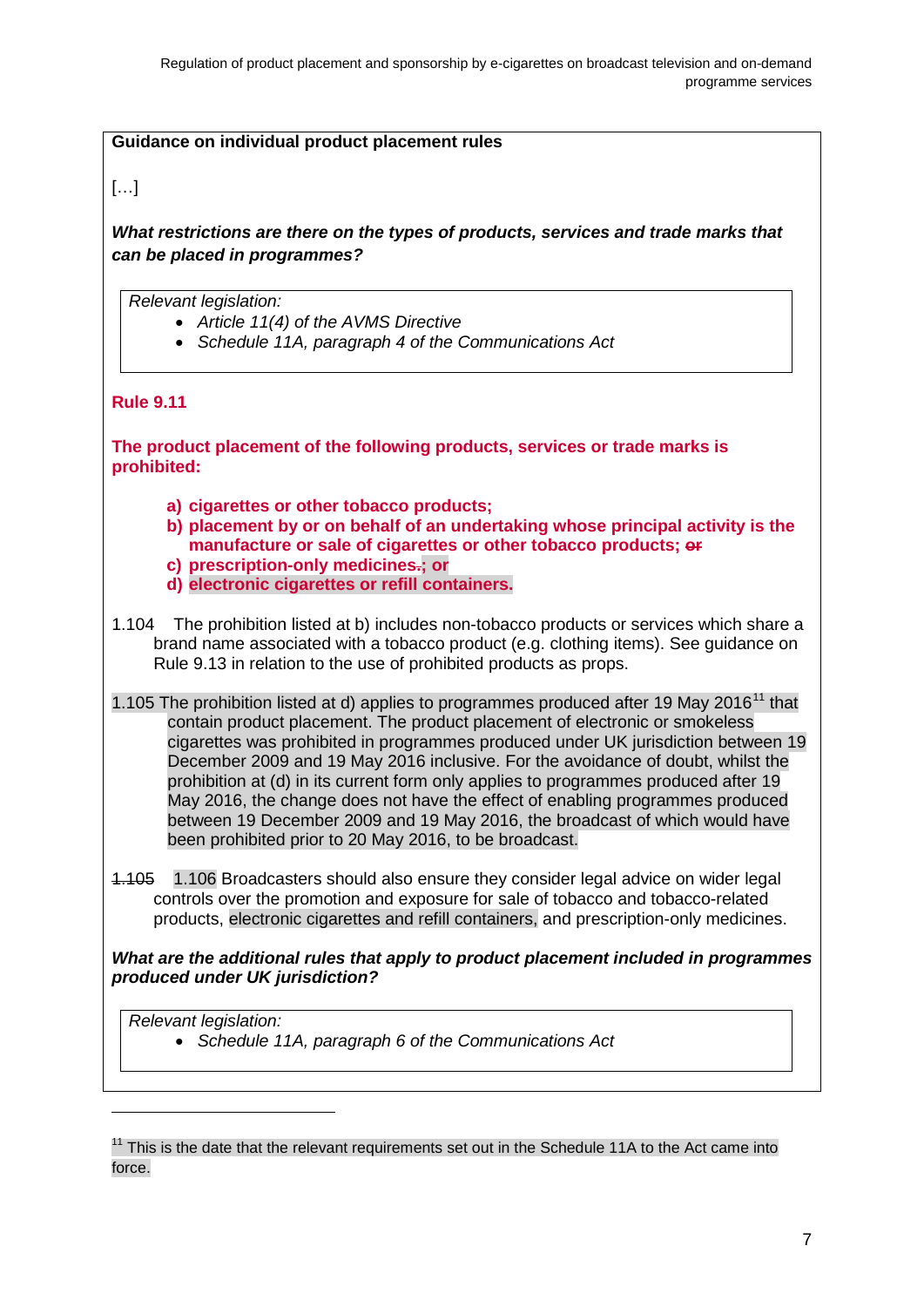- 1.106 1.107 Rules 9.12 and 9.13 of the Code apply to programmes produced under UK jurisdiction. A meaning of "programmes produced under UK jurisdiction" is set out above Rule 9.12 in the Code. In summary, a programme will be subject to Rules 9.12 and 9.13 if it:
	- i) has been produced or commissioned by an Ofcom-regulated broadcaster, or a person connected to such a broadcaster, and is not a film made for cinema; or
	- ii) has been made by anyone with the intention of its first broadcast being on an Ofcom-regulated television service
- 1.107 1.108 Edits to acquired programmes: In the case of acquired programmes or  $\frac{1}{2}$  content (produced after 19 December 2009<sup>12</sup>) that does not meet the criteria set out above, we do not expect that general edits (e.g. for compliance, compilation or reversioning purposes) would result in such material being considered as produced under UK jurisdiction. However, where a programme is heavily re-versioned, it may become subject to Rules 9.12 and 9.13, depending on the extent of the changes made.
- 1.108 1.109 Use of third party content in programmes produced under UK jurisdiction: When a programme that meets the criteria set out above features third party content such as music videos, film or programme clips - references to placed products, services or trade marks in the third party content are unlikely to meet the definition of product placement *provided the broadcaster, producer or a person connected to either has not directly benefited from the original product placement arrangement*. To ensure such references are not subject to the product placement rules, the broadcaster, producer (or person connected with either) should not enter into any agreement in relation to retaining references to placed products in their own programme.

### […]

*What are the additional restrictions on the types of products, services and trade marks that can be placed in programmes produced under UK jurisdiction?*

*Relevant legislation:*

• *Schedule 11A, paragraph 6(2) of the Communications Act*

#### **Rule 9.13**

**The product placement of the following is prohibited:**

**a) alcoholic drinks;**

**b) foods or drinks high in fat, salt or sugar ("HFSS");**

**c) gambling;**

**d) infant formula (baby milk), including follow-on formula;**

**e) all medicinal products;** 

**f) electronic or smokeless cigarettes, cigarette lighters, cigarette papers, or** 

<span id="page-10-0"></span> $12$  This is the date that the relevant requirements set out in the AVMS Directive came into force.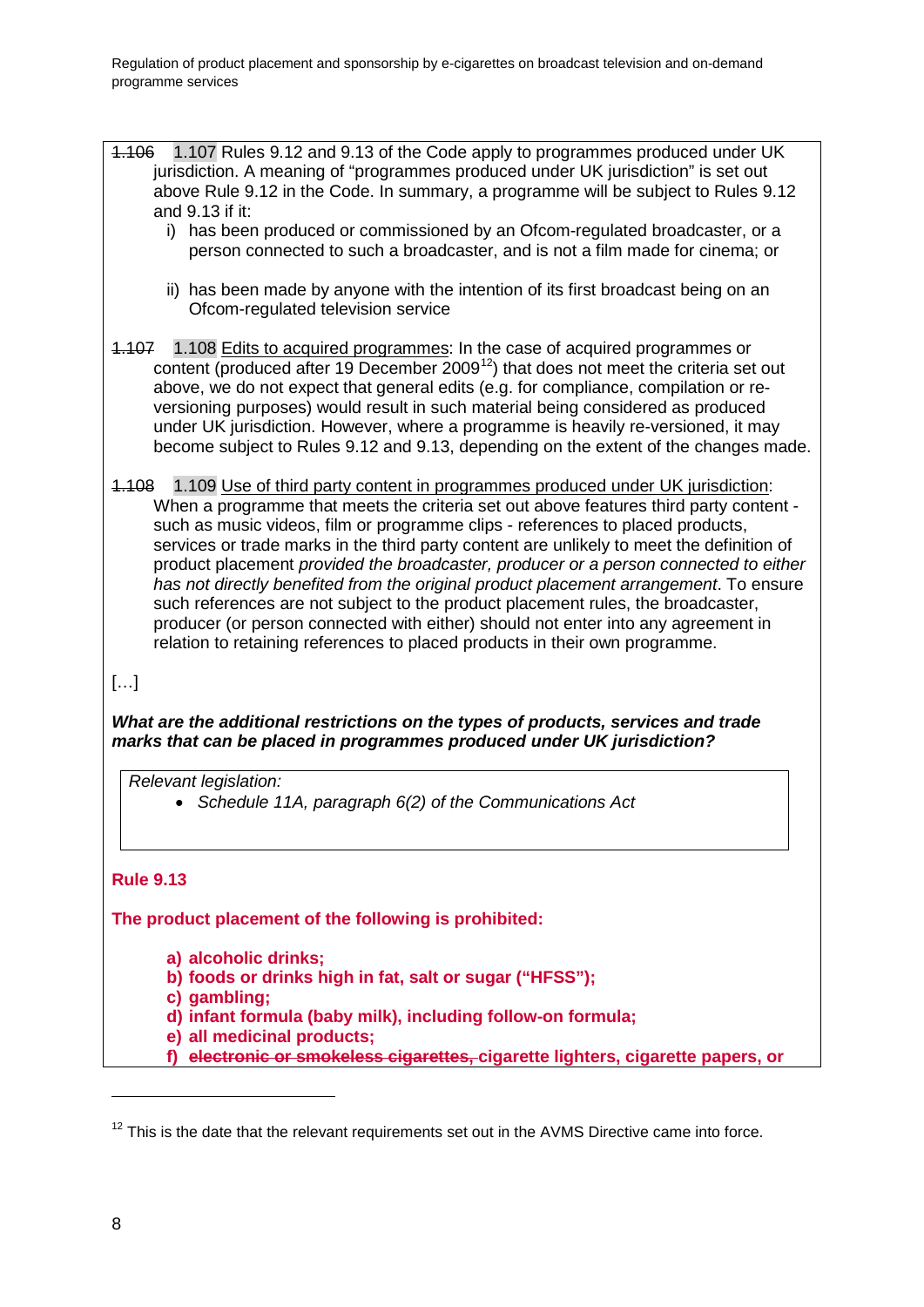

A1.3 The rest of the Ofcom Guidance Notes to Section Nine will be renumbered accordingly, overriding the numbering set out in the previous statement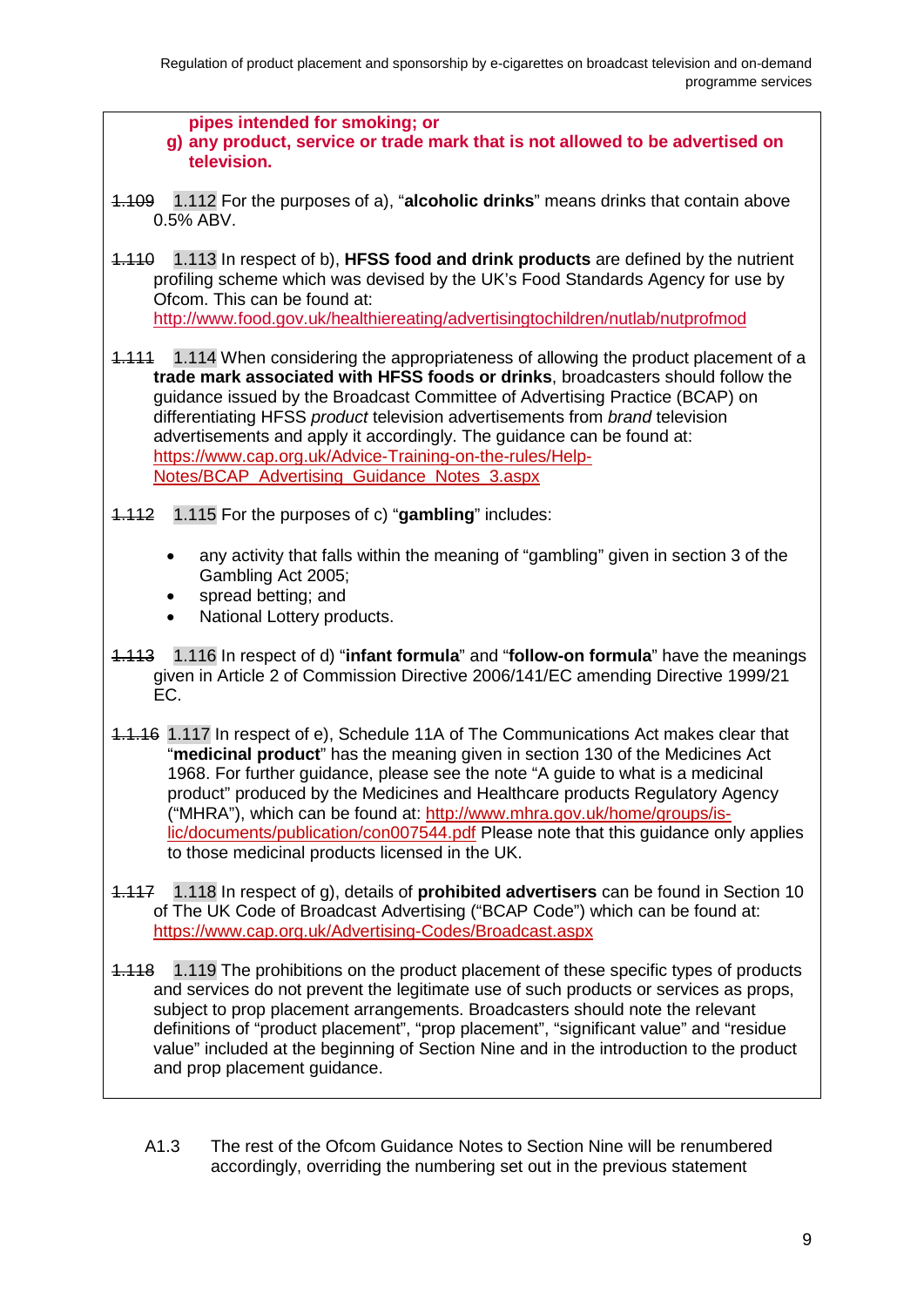Regulation of product placement and sponsorship by e-cigarettes on broadcast television and on-demand programme services

> *Regulation of e-cigarette advertising and sponsorship on television and radio: Amendments to the Ofcom Broadcasting Code and the BCAP Code: the UK Code on Broadcast Advertising*.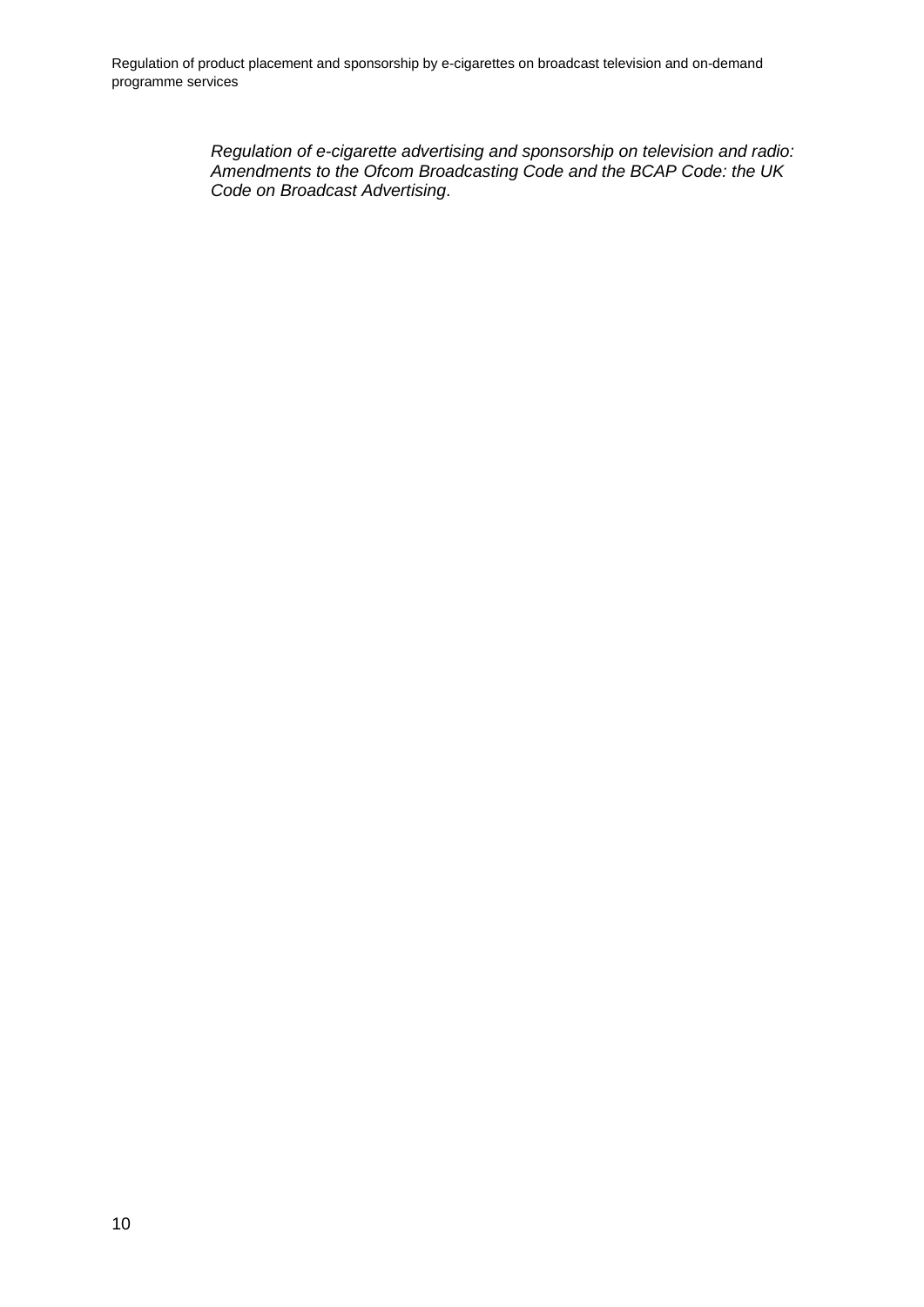## **Annex 2**

## <span id="page-13-0"></span>2 Amendments to the Rules and Guidance

## **Amendments to the Rules and Guidance: Statutory Rules and Non-Binding Guidance for Providers of On-Demand Programme Services (ODPS)**

A2.1 The changes to VOD Rules and Guidance set out below come into effect on 20 May 2016. The reissued document reflecting these changes is available at [http://stakeholders.ofcom.org.uk/binaries/broadcast/on-demand/rules](http://stakeholders.ofcom.org.uk/binaries/broadcast/on-demand/rules-guidance/rules_and_guidance.pdf)[guidance/rules\\_and\\_guidance.pdf.](http://stakeholders.ofcom.org.uk/binaries/broadcast/on-demand/rules-guidance/rules_and_guidance.pdf)

### **Rule 12: Sponsorship[13](#page-13-1)**

(1) An ODPS or a programme included in an on-demand programme service must not be sponsored—

- (a) for the purpose of promoting cigarettes or other tobacco products, or
- (b) by an undertaking whose principal activity is the manufacture or sale of cigarettes or other tobacco products.

#### **Guidance**

*This includes non-tobacco products or services which share a brand name with a tobacco product which is prohibited by law from advertising in other UK media. The definition of a 'tobacco product' is set out at the end of this section.*

*Note that, at the time of publication of this document, we are aware that the Government is considering imminent changes to section 368G in light of the Tobacco Products Directive which would encompass e-cigarettes. If the statutory rules do indeed change to encompass e-cigarettes the statutory rules would (as with other Rules set out in this document) apply without further changes being necessary to this document.*

(1A) An ODPS or a programme included in an ODPS must not be sponsored for the purpose of promoting electronic cigarettes or electronic cigarette refill containers.

#### Guidance:

*The definitions of 'electronic cigarette' and 'refill container' are set out at the end of this section.*

(2) An ODPS or a programme included in an ODPS must not be sponsored for the purpose of promoting a prescription-only medicine.

#### Guidance:

-

*Whilst it is possible for a manufacturer of prescription only medicines to sponsor a service or programme, sponsorship announcements may not contain any references to prescriptiononly medicines.*

<span id="page-13-1"></span><sup>&</sup>lt;sup>13</sup> Section 368G of the Act.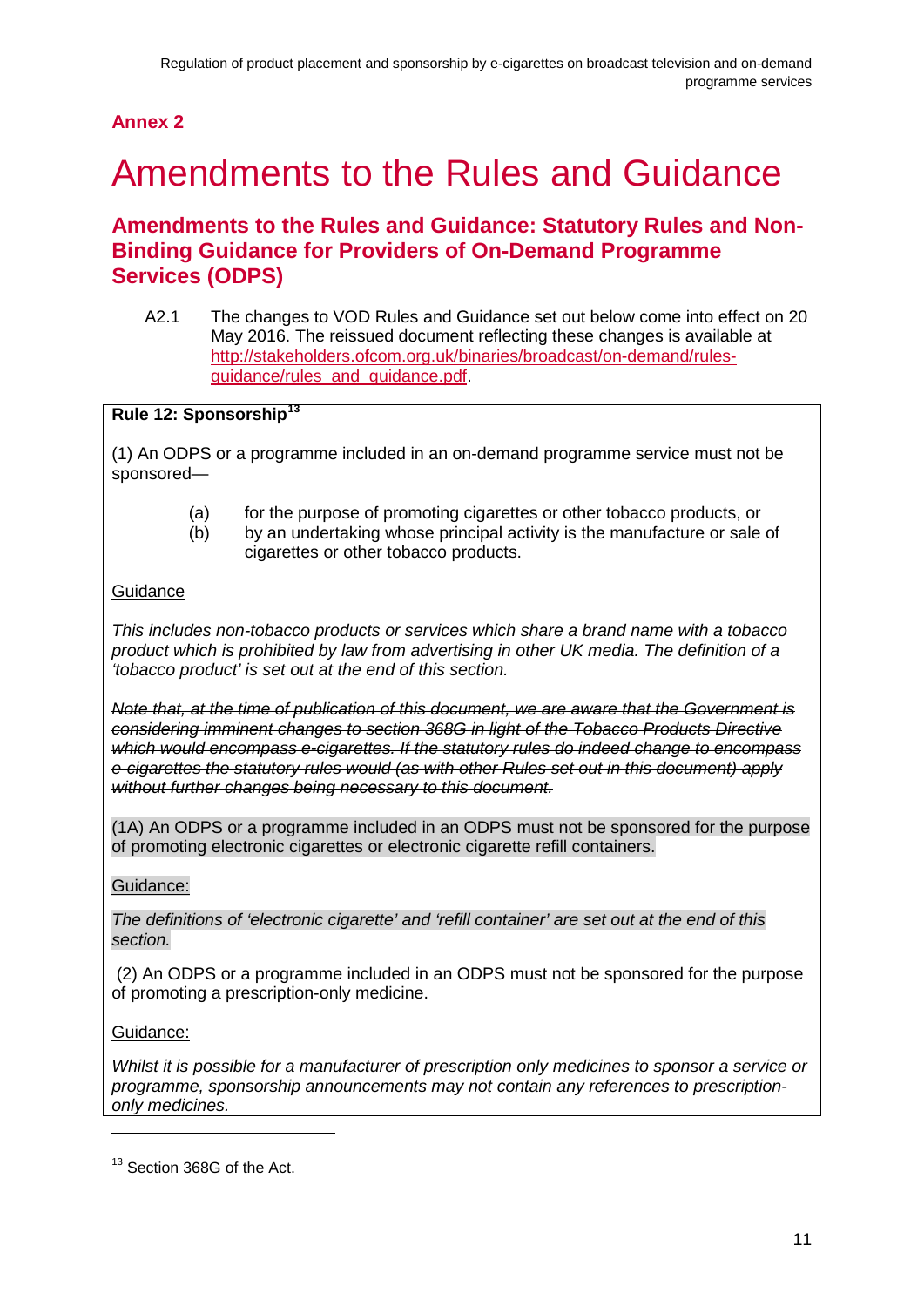Regulation of product placement and sponsorship by e-cigarettes on broadcast television and on-demand programme services

#### […]

Statutory definition of "tobacco product" – section 1 of the Tobacco Advertising and Promotion Act 2002

"Tobacco product" means a product consisting wholly or partly of tobacco and intended to be smoked, sniffed, sucked or chewed.

Statutory definitions of an "electronic cigarette" and an "electronic cigarette refill container" – section 368R(1) of the Act

"Electronic cigarette" means a product that:

- (a) can be used for the consumption of nicotine-containing vapour via a mouth piece, or any component of that product, including a cartridge, a tank and the device without cartridge or tank (regardless of whether it is disposable or refillable by means of a refill container and a tank, or rechargeable with single use cartridges), and
- (b) is not a medical product within the meaning of regulation 2 of the Human Medicines Regulations 2012 or medical device within the meaning of regulation 2 of the Medical Devices Regulations 2002.

"Electronic cigarette refill container" means a receptacle that:

- (a) contains a nicotine-containing liquid, which can be used to refill an electronic cigarette; and
- (b) is not a medicinal product within the meaning of regulation 2 of the Human Medicines Regulations 2012 or medical device within the meaning of regulation 2 of the Medical Devices Regulations 2002.

#### **Rule 13: Prohibition of Product Placement and Exceptions**[14](#page-14-0)

Please note: Rule 13 applies only in relation to programmes the production of which began after 19 December 2009. The prohibition of product placement of electronic cigarettes and electronic cigarette refill containers applies only in relation to programmes the production of which began after 19 May 2016.

Prohibited Product Placement

Product placement is prohibited in children's programmes included in ODPS.

Guidance:

*The statutory definition of "Children's programme" is set out at the end of this section. Ofcom regards this definition as extending to programmes acquired from overseas but excluding films which were originally made for cinema.*

*Where a children's programme is included as a segment of a programme that may contain* 

<span id="page-14-0"></span><sup>&</sup>lt;sup>14</sup> Section 368H of the Act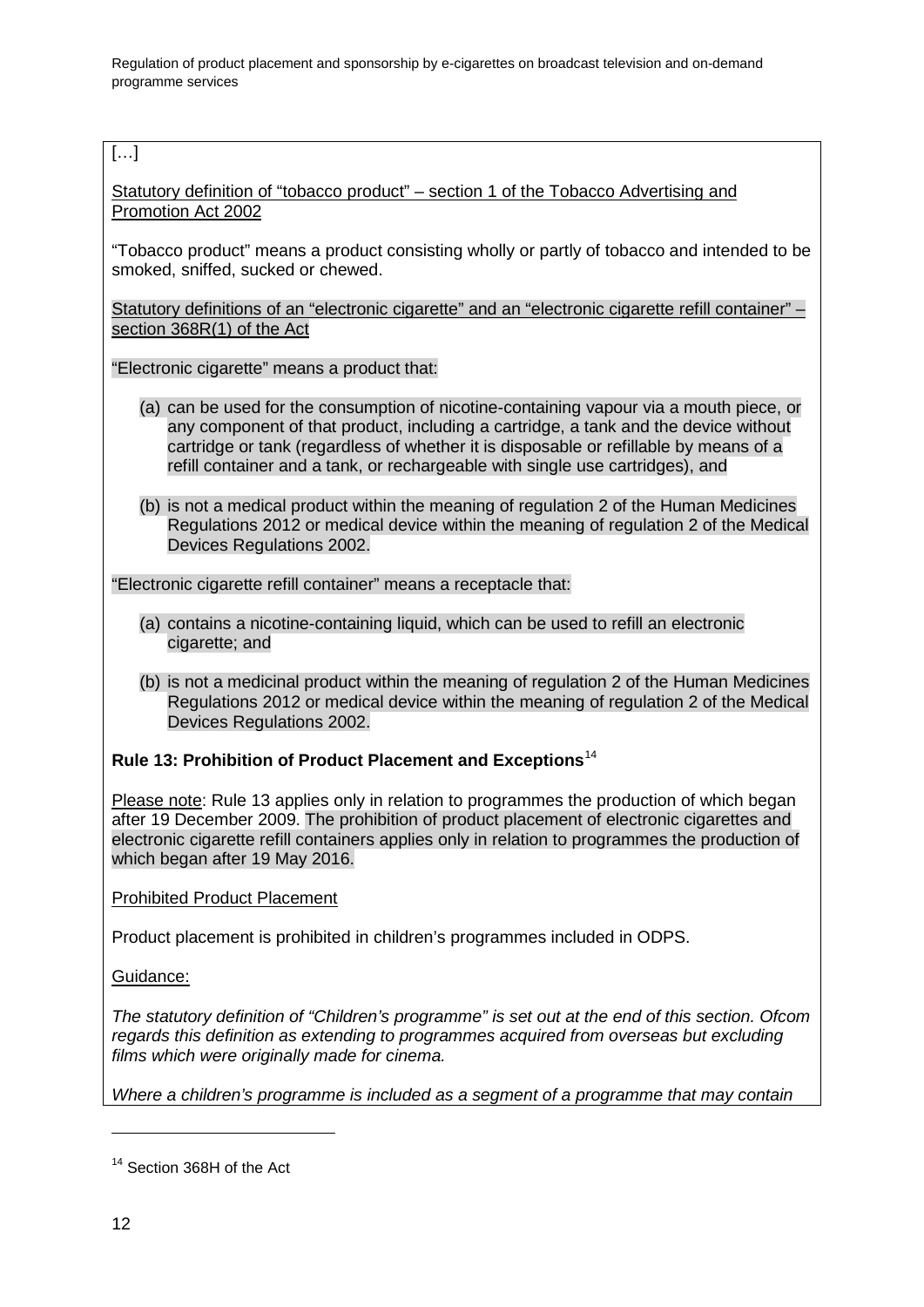*product placement, ODPS providers should ensure that the children's content is set clearly apart and demonstrably free from product placement.*

Product placement is prohibited in ODPS if—

- (a) it is of cigarettes or other tobacco products,
- (b) it is by or on behalf of an undertaking whose principal activity is the manufacture or sale of cigarettes or other tobacco products, or
- (c) it is of prescription-only medicines. or
- (d) it is of electronic cigarettes or refill containers.

#### Guidance:

*ThisThe prohibitions relating to tobacco products includes non-tobacco products or services which share a brand name with a tobacco product which are prohibited by law from advertising in other UK media. The definition of a 'tobacco product' is set out at the end of this section.*

*The definitions of 'electronic cigarette' and 'refill container' are also set out at the end of this section.*

Product placement of alcoholic drinks must not—

- (a) be aimed specifically at persons under the age of eighteen;
- (b) encourage immoderate consumption of such drinks.

#### Guidance:

*Whether a placement is aimed specifically at people aged under eighteen will be judged not only on the content of the programme but also on the context in which the placement is presented.*

*"Encourage" and "immoderate" will be judged in the context of the programme itself, having regard to all the surrounding circumstances including any editorial justification and the programme narrative.*

#### […]

Statutory definition of "tobacco product" – section 1 of the Tobacco Advertising and Promotion Act 2002

"Tobacco product" means a product consisting wholly or partly of tobacco and intended to be smoked, sniffed, sucked or chewed.

Statutory definitions of an "electronic cigarette" and an "electronic cigarette refill container" – section 368R(1) of the Act

"Electronic cigarette" means a product that:

(a) can be used for the consumption of nicotine-containing vapour via a mouth piece, or any component of that product, including a cartridge, a tank and the device without cartridge or tank (regardless of whether it is disposable or refillable by means of a refill container and a tank, or rechargeable with single use cartridges), and

(b) is not a medical product within the meaning of regulation 2 of the Human Medicines